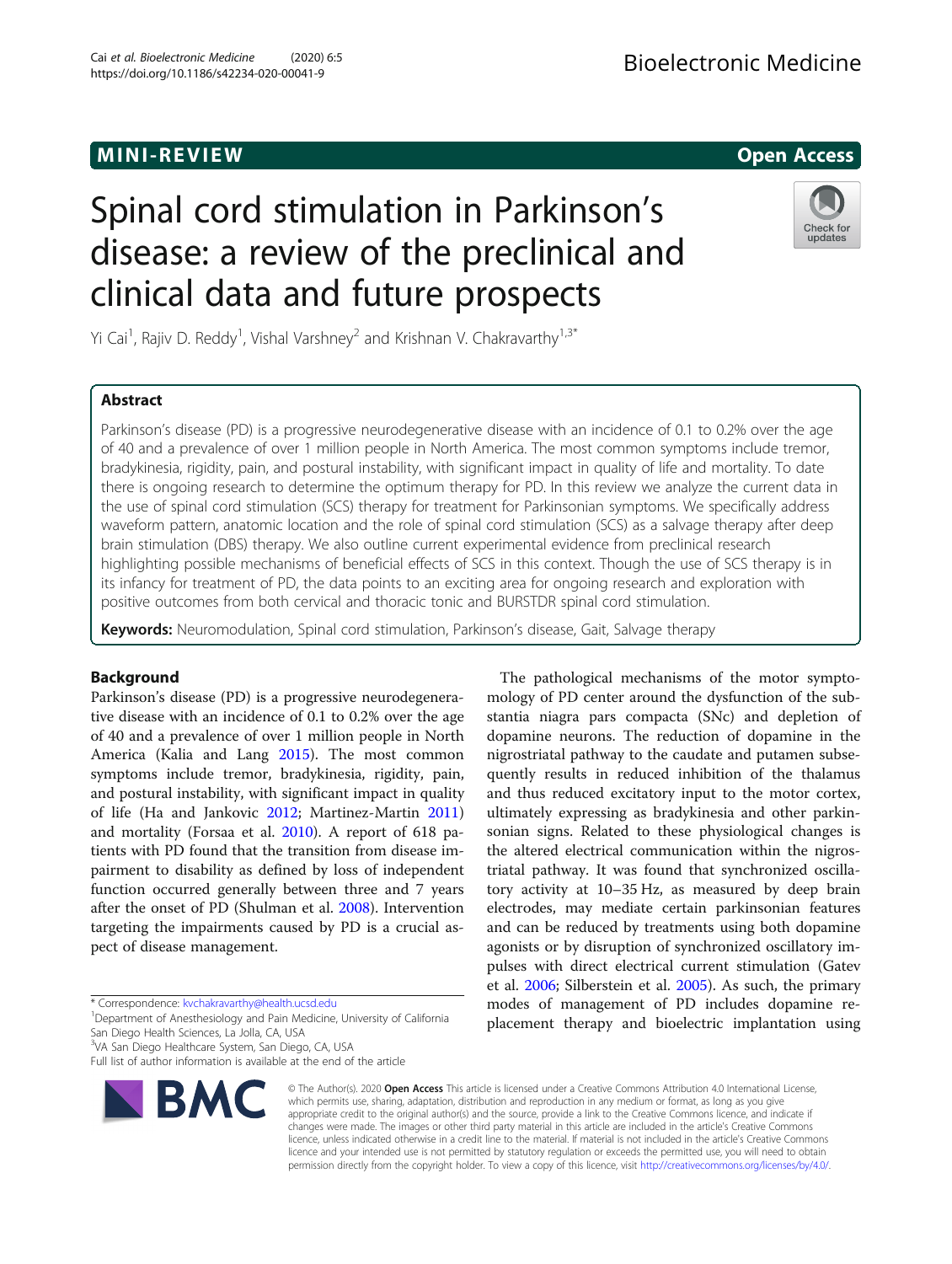deep brain stimulation (DBS), which can directly disrupt the pathological synchronized oscillations.

Dopamine agonists are the gold standard for the treatment of PD. However, dopamine agonisms may be associated with loss of efficacy with prolonged use, necessitating increased dosing frequency, as well as issues with absorption (LeWitt et al. [2019](#page-8-0)). Invasive procedures like DBS have been utilized more recently with significant improvements in PD symptoms (Mills-Joseph et al. [2019](#page-8-0); Okun [2012\)](#page-8-0). DBS procedures are inherently moderate to high risk as they require cranial burr hole, carry a risk of infection, intracranial hemorrhage (up to 5.0%), seizures (up to 2.4%) and also may have diminished magnitude of improvement over time or failure after impantation (Okun [2012\)](#page-8-0). The risk of infection has been reported to range from 1.2 to 15.2% (Okun [2012\)](#page-8-0). Functional movement disorders can also arise after DBS, including involuntary movement of the extremities, weakness, and impaired balance (Breen et al. [2018\)](#page-8-0). Failure may be related to lead migration, suboptimal patient selection, suboptimal therapy programming, disease progression, and/or development of tolerance or habituation (Okun [2012;](#page-8-0) Okun et al. [2008](#page-8-0)). In one retrospective study, misplaced leads had led to the majority of DBS failure (Okun et al. [2005](#page-8-0)). Additionally the treatment may only apply to a selective population of 1–4% of patients with PD, thus leaving large groups of patients without further treatment beyond standard conservative care (Morgante et al. [2007](#page-8-0)).

Another emerging electrical system that may disrupt the pathological neuronal oscillations in the basal ganglia in patients with PD is spinal cord stimulation (SCS) (Fuentes et al. [2009](#page-8-0)). Spinal cord stimulation of the dorsal columns within the epidural space is an emerging bioelectronic technology that has been extensively studied in multiple painful conditions (Caylor et al. [2019\)](#page-8-0). More recently, SCS has been shown to improve locomotor symptoms in both animal models and human subjects with PD (Hassan et al. [2013;](#page-8-0) Santana et al. [2014\)](#page-8-0). As previously mentioned, many patients with PD also have concurrent pain conditions that may also be responsive to the typical use of SCS (Fénelon et al. [2012\)](#page-8-0). Interestingly, there is also a subgroup of patients whose SCS therapy was used as salvage therapy after loss of efficacy to both dopamine agonists medications and DBS, leading to the possibility that SCS may be a viable alternative or conjunctive therapy to DBS for the management of PD symptoms, as well as pain (Pinto de Souza et al. [2017](#page-8-0)) (Fig. 1). This article aims to summarize and discuss preclinical translational data for SCS in PD as well as clinical cases of SCS for PD as both singular bioelectric therapy and salvage therapy after loss of efficacy of DBS. Data sources for this relevant literature search included PubMed, MEDLINE/OVID, SCOPUS, and manual searches of the bibliographies of known primary and review articles with keywords Parkinson's disease, spinal cord stimulation, and deep brain stimulation.



Fig. 1 Potential Treatment Paradigm for Parkinson's Disease using SCS and DBS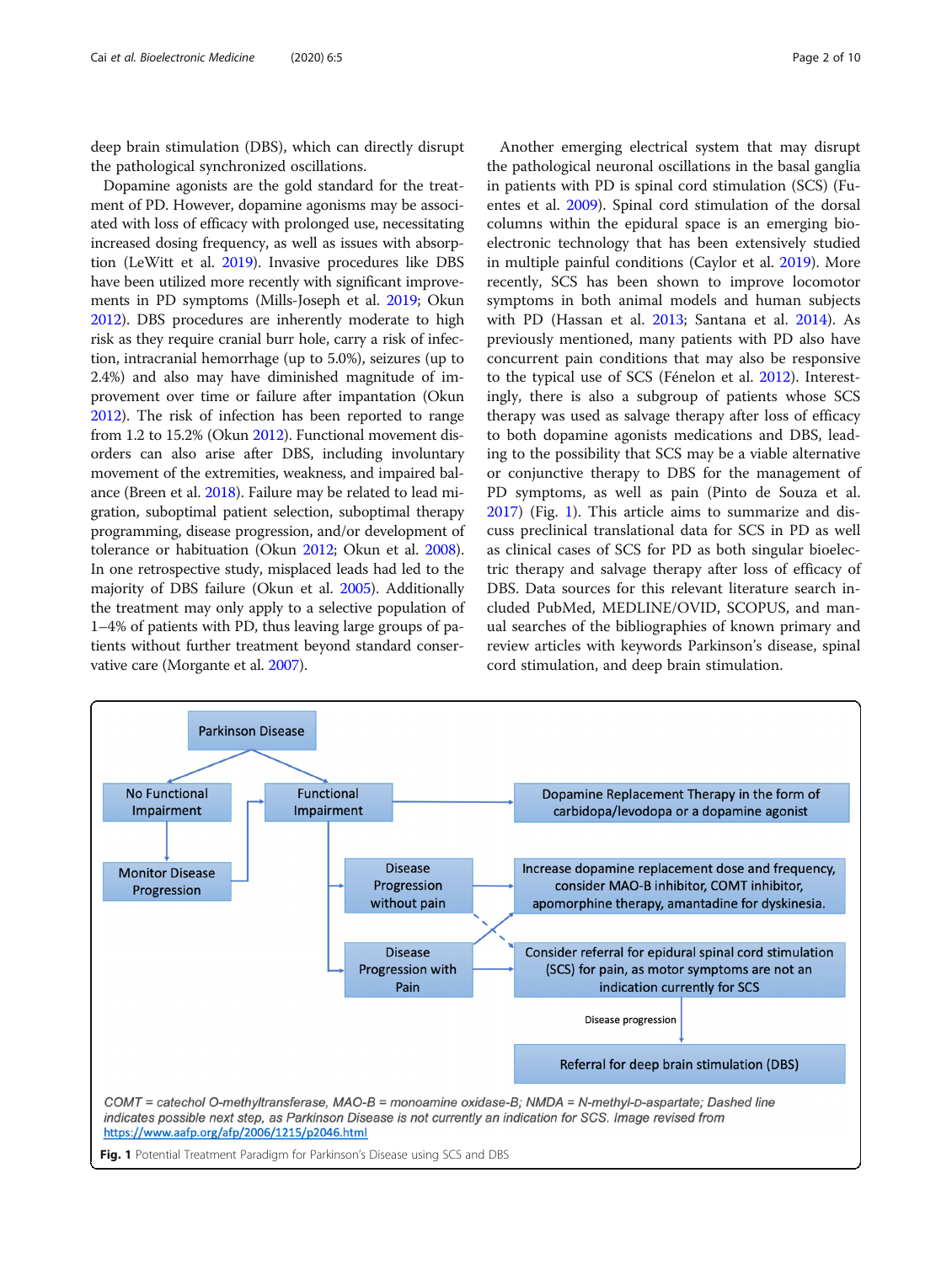## Preclinical data and mechanisms

The mechanisms involved in the pathology of PD and subsequent clinical presentation are complex, involving multiple motor circuits and pathways within the nervous system (Davie [2008](#page-8-0)). The dysfunction of the SNc and depletion of dopamine within the striatum is integral to the majority of the motor symptoms seen in PD. A thorough understanding of the possible mechanisms for the pathophysiology related to PD is crucial in order to conceptualize and develop novel treatments, such as SCS.

Further research has sought to reveal specific neurophysiologic activity in relation to the pathology observed (Fuentes et al. [2010](#page-8-0)). Low-frequency synchronization in an oscillatory pattern within the basal ganglia is seen in both animal models and deep brain recordings of human patients with PD. The degree to which this contributes to clinically relevant motor symptoms is not well understood, as it is also observed in unaffected controls to varying degrees (Fuentes et al. [2010](#page-8-0)). Kuhn and colleagues found that the degree of excessive beta band (14–35 Hz) synchronization as measured by DBS in the subthalamic nucleus (STN) human subjects is correlated with the severity of bradykinesia and rigidity (Kühn et al. [2006](#page-8-0)). Furthermore, a reduction in the theta band synchronization via levodopa administration was reported with improvement in bradykinesia and rigidity. This link between dopaminergic activity and oscillations has been also thought to be a key to disrupting the normal physiologic output of the basal ganglia via the STN connection to the globus pallidus, SNr, and pedunculopontine nucleus (PPN) (Fuentes et al. [2010;](#page-8-0) Wichmann et al. [1994](#page-9-0)). While seemingly explanatory, the connection between the resting tremor seen in PD and pathologic oscillatory activity is not well established. In both patients with PD and animal models the correlation of resting trimotor to oscillatory activity is not consistently correlated (Rosin et al. [2007](#page-8-0)). It has been theorized that SCS may in fact disrupt this pathologic synchronous oscillatory activity via afferent input through the dorsal columns stimulated within the spinal cord leading to cortical desynchronization. Santana and colleagues examined SCS placed at the upper thoracic level in a primate model of PD (Santana et al. [2014\)](#page-8-0). They found that SCS therapy lead to improvements in freezing, hypokinesia, postural instability, and bradykinesia. This was also strongly associated with desynchronization within the cortico-basal ganglia circuitry and reduction in betafrequency oscillation.

Locomotion or gait in patients with PD can be severely affected and lead to serious injury due to falls (Davie [2008](#page-8-0); Fuentes et al. [2009](#page-8-0)). The pathophysiology that leads to the abnormal gait in PD is not well elucidated at this time but is subject of ongoing research. While DBS has been shown to have significant benefit for dyskinetic motor symptoms of PD, akinesia, locomotion, and postural instability continue to be difficult to treat. The PPN within the midbrain has been theorized as a distinct entity from the SNc that is also affected in PD, leading to the hypokinetic symptoms observed (Jha et al. [2017](#page-8-0)). The PPN has been targeted via DBS and although needing further study, has been shown to improve gait and posture (Stefani et al. [2007](#page-8-0)). SCS alone has been shown to improve locomotion in animal models of PD by Fuentes and colleagues (Fuentes et al. [2009](#page-8-0)). Furthermore, SCS was combined with L-dopa at just one-fifth of the dose needed to otherwise create similar locomotive improvements, suggesting a synergistic effect. However, it is also likely the case that at least some dopamine is needed to be present for SCS to have an effect, as animals with < 1% of normal dopamine levels had no improvement with stimulation (Fuentes et al. [2009](#page-8-0)). In an effort to demonstrate the significance of spinal networks, Courtine and colleagues combined serotonergic agonists with epidural stimulation complete cord transection animal model with paralyzed rats, leading to weight-bearing treadmill locomotion (Courtine et al. [2009\)](#page-8-0). Although, this locomotion was not voluntarily generated, the animal's treadmill-based steppage was nonetheless indistinguishable from voluntary stepping. These patterned movements created at the level of the spinal cord in the absence of supraspinal input, suggests that locomotion itself can be affected via SCS.

#### Cervical spinal cord stimulation

Clinically, SCS for PD has shown efficacy in several case reports and case series with leads placed both in the cervical and thoracic regions. One of the earliest of these was published in 2010 by Thevathasan et al. who based their cervical lead study off of previous animal model studies and reported two cases of patients with advanced PD treated by a single percutaneous electrode inserted at the top of C2 at both 130 Hz and 300 Hz (Thevathasan et al. [2010](#page-9-0)). After a 10-day follow-up, no significant change was found in VAS scores, 10-m walk, or UPDRS-III. Explanations for the negative results include lead localization of high cervical in the human patients and high thoracic in the rodent model suggesting that anatomical localization may play a role. In addition differences in electrodes relative to the size of the subject may have also played a role (Fuentes et al. [2009](#page-8-0)). However, other case reports of SCS implant at C2 have reported to result in functional improvement. One such report was of a PD patient who had chronic neck and upper extremity neuropathic pain treated who did well with medical management for 4 years until symptoms worsened. After SCS implant, symptoms not only improved immediately after implant but also continued to improve over time, from a UPDRS motor score of 28 at the early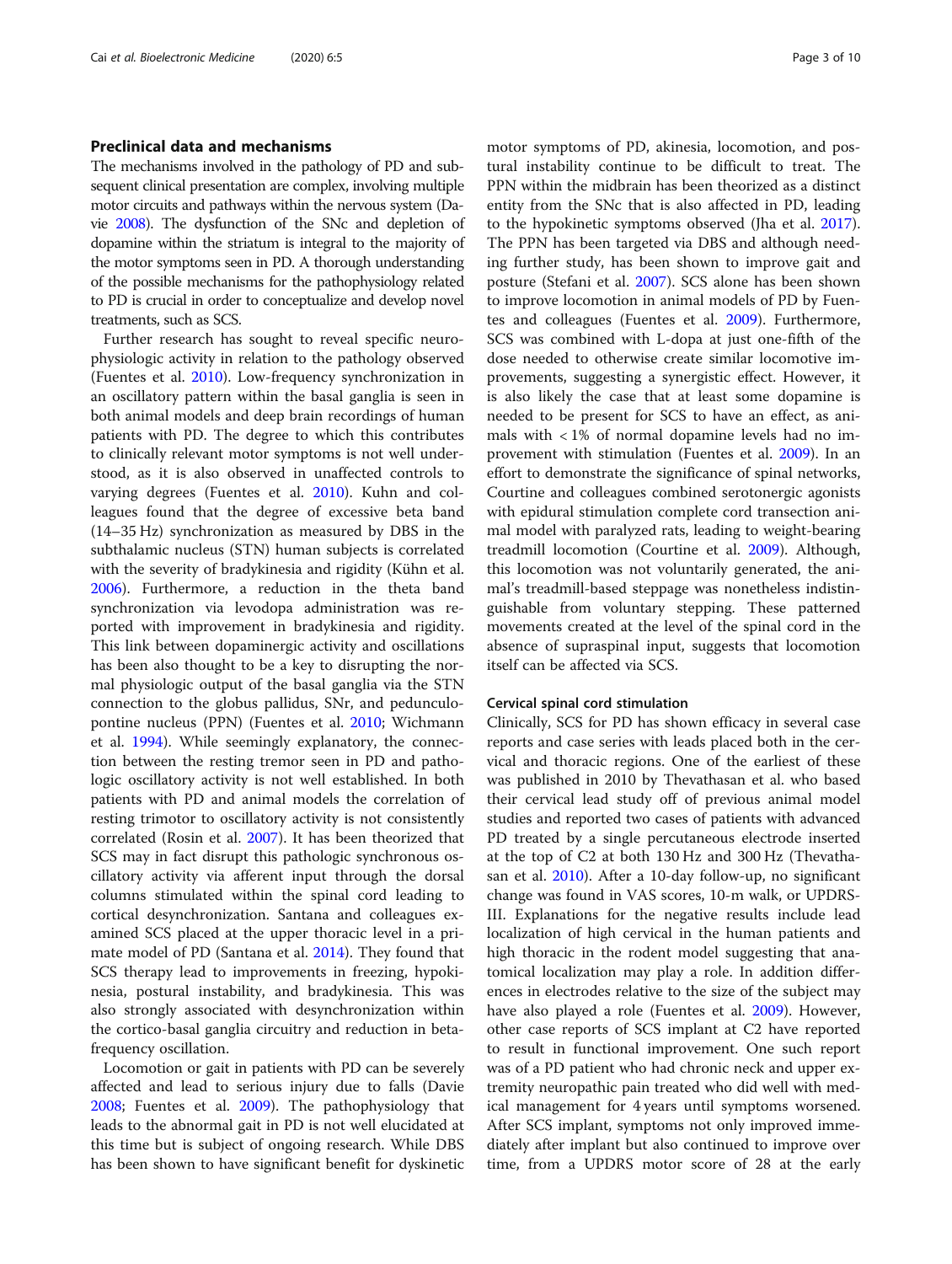postoperative phase to a score of 22 at 1 year postoperatively. Interestingly, prior to permanent implant of the SCS, when trial leads were removed, pain returned immediately while PD symptoms gradually returned after 2 days (Hassan et al. [2013\)](#page-8-0). It is unclear why this phenomenon of delayed return of motor symptoms occurred, but in animal models of PD with dorsal epidural stimulation of 30 s every 10 min, SCS not only alleviated hypokinesia during stimulation but also caused an increase in locomotion for 100 s after the stimulation period (Fuentes et al. [2009](#page-8-0)). It was postulated that SCS may recruit brainstem arousal systems and also promote depolarization and facilitate activation of striatal projection neurons that may explain this observed phenomenon.

Most recently, Mazzone et al. also noted SCS at C2–3 improved function in PD patients and also compared waveforms of BurstDR versus tonic stimulation (Mazzone et al. [2019\)](#page-8-0). In this non-industry sponsored study, the primary indication for SCS was for pain in the tonic stimulation group and for parkinsonian motor symptoms in the BurstDR group. Three of the Burst group of patients had PD symptoms refractory to DBS while the other 9 patients were not DBS candidates. In comparing the two stimulation patterns, the authors found that a longer latency was needed prior to seeing benefits of motor changes in tonic stimulation as UPDRS-III scores were not significantly different in the acute post-SCS phase but was different in the 3, 6, and 12 months follow up data. Although both waveforms showed minor decrease of effectiveness for pain and motor control, the burst waveform showed attenuated decrease. In addition, electrical reprograming was required on average 17.6 ± 5.7 times in 3 months for the tonic group versus the  $3.9 \pm 0.9$  for the burst group. These findings of delayed onset and frequent reprogramming requirements could explain potential loss of efficacy in certain cases (Table [1\)](#page-4-0). Of note, a slight decrease of effectiveness for pain and motor control was observed 12 months after SCS implantation for both waveforms, and it is possible that similar to dopamine agonists and DBS, the motor effects of dorsal column stimulation may also be faced with decreased efficacy over time, but further longitudinal studies to validate and study this phenomenon is required.

## Thoracic spinal cord stimulation (Table [2\)](#page-5-0)

Studies of thoracic stimulation showed similar results of functional improvement. Fenelon et al. reported on a patient with PD who was treated with SCS at T9–10 for post laminectomy pain syndrome (Fénelon et al. [2012](#page-8-0)). The patient was followed for 29 months, and examinations were performed while SCS was switched on or off for 30–60 min at 100–130 Hz while the patient was on and off of dopamine medications. When SCS was switched on, UPDRS motor scores were reduced by 50% in the off-drug condition; surface EMG showed amplitude reduction but demonstrated no change in tremor frequency or pattern. More recently, Kobyashi et al. concluded from a two-week non-industry sponsored case report that BurstDR improved LBP, gait, and stooping posture (Kobayashi et al. [2018](#page-8-0)). Two weeks after BurstDR stimulation started at T6–8 (40 Hz burst with 5 spikes of 500 Hz), the patient showed improved reported pain as measured by SF-MPQ-2 and mental health measured by SF36, and the authors related this to the postulated mechanism of BurstDR in both the lateral discriminatory pain system and the medial affective pain experience. Fenelon et al. claimed BurstDR improved pain and motor function as well as tonic stimulation, however, it is unclear in the study if the author's comparison of burst to tonic stimulation is in reference to previously reported cases or if the patient served as his own control with tonic stimulation first.

Outside of single case reports, Nishioka and Nakajima reported 3 cases of PD patients who received SCS for back and leg pain implanted at T8–11 (freq 5–65 Hz) who at 1 year follow-up had decreased pain, rigidity, and tremor, and increase in UPDRS-III scores (Nishioka and Nakajima [2015](#page-8-0)). Mental status via the mini-mental status exam (MMSE) was used and no significance was found in cognitive function after 12 months. Samotus, Parrent, and Jog analyzed the effect of SCS in 5 PD patients with the difficult-to-treat freezing of gait in the absence of pain (Samotus et al. [2018](#page-8-0)). The authors tested SCS programing combinations (200–500 μs/30–130 Hz) at suprathreshold intensity, and it was found that setting combinations of 300–400 μs/30–130 Hz provided gait improvements. Motor improvements were measured as UPDRS-III scores and improved from 32 to 21. Gait was measured in step length, stride velocity, and time from sit-to-stand and improved 38–50% in all parameters after 6 months. In addition, the mean number of freezing-of-gait episodes reduced significantly from  $14.8 \pm 15.4$  pre-SCS to  $0.2 \pm 1.7$  at 6 months post-SCS. Three of the 5 patients also required a mean reduction of daily levodopa by 115 mg by 6 months due to dyskinesias which were presumed to be due to dopamine excess. On a larger scale, 15 patients with advanced PD with mean disease duration of 17.2 years who received SCS implants at T7–12 (Freq 5–20 Hz) for back, trunk, and/ or leg pain showed significant improvement in pain level and gait at 1 year follow-up. Motor performance was significantly improved at 3 months but not at 1 year per UDPRS-III (Landi et al. [2013](#page-8-0)). On a larger scale, 15 patients with advanced PD (5 men and 10 women) with disease duration of 7–31 years who received SCS implants at T7–12 (Freq 5–20 Hz) for back, trunk, and/or leg pain showed significant improvement in pain level and gait at 1 year follow up. Motor performance was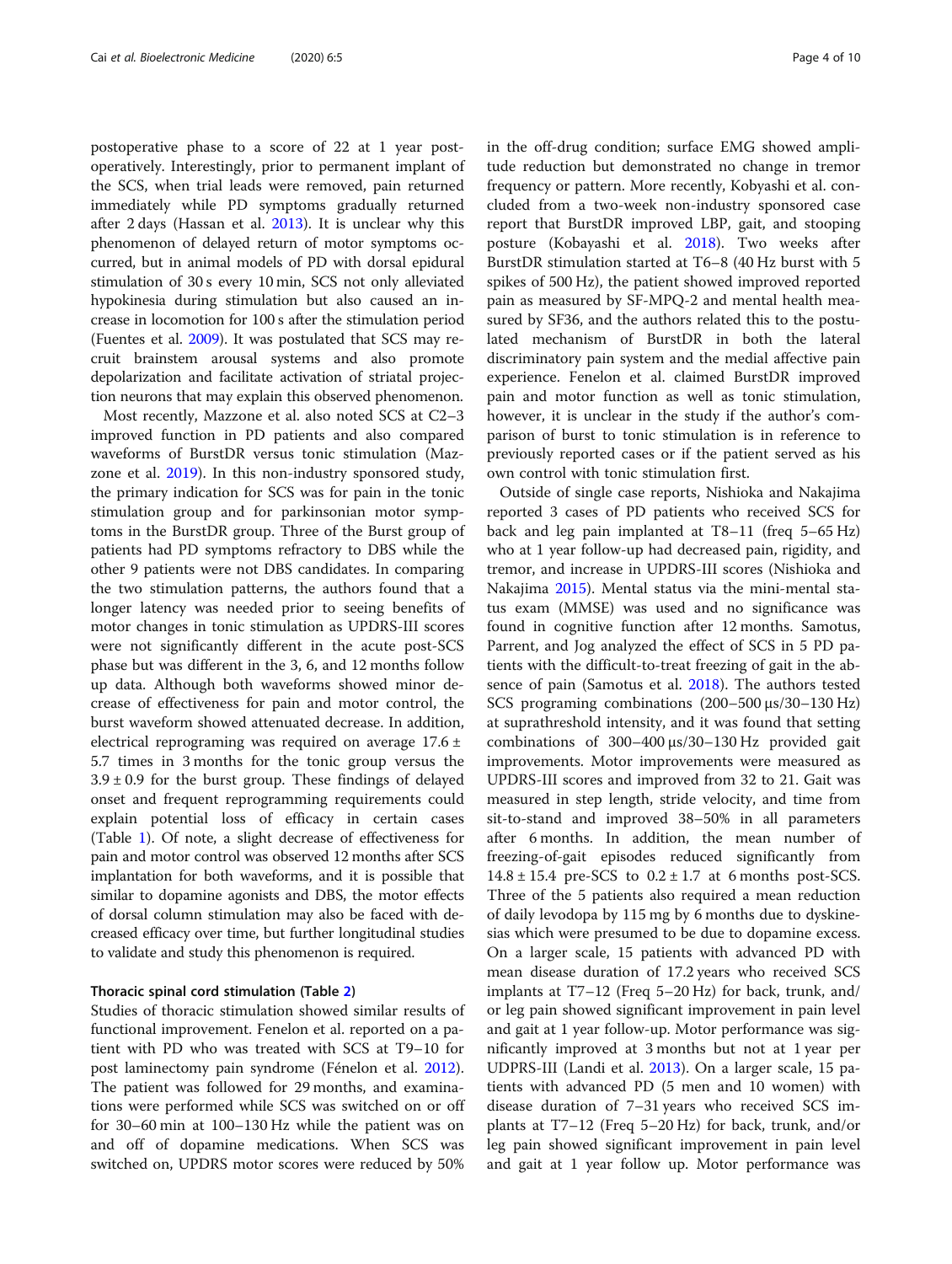<span id="page-4-0"></span>

| Author &<br>Article        | Z              | Avge<br>Age     | Avg PD<br>duration           | Indication<br>for SCS                  | DBS                           | Location<br>Lead    | pulse width<br>Frequency;                             | Follow<br>period<br>qu   | Pre <>>Post<br>Pain Scale                                         | Gait                                                                                                                      | UPDRS-<br>III (Motor<br>Exam                           | Additional Comments                                                                                                                                                                                                                                                                                                                                                                                                                                                                                                                                                                                                                                                                                                                                                                |
|----------------------------|----------------|-----------------|------------------------------|----------------------------------------|-------------------------------|---------------------|-------------------------------------------------------|--------------------------|-------------------------------------------------------------------|---------------------------------------------------------------------------------------------------------------------------|--------------------------------------------------------|------------------------------------------------------------------------------------------------------------------------------------------------------------------------------------------------------------------------------------------------------------------------------------------------------------------------------------------------------------------------------------------------------------------------------------------------------------------------------------------------------------------------------------------------------------------------------------------------------------------------------------------------------------------------------------------------------------------------------------------------------------------------------------|
| Thevathasan<br>et al. 2010 | $\sim$         | $\frac{14}{14}$ | $\stackrel{\triangle}{\geq}$ | Advanced<br>PD                         | $\stackrel{\circ}{\geq}$      | $\circlearrowright$ | 130 Hz-300<br>Hz; 240-<br>200 µsec                    | 10 days                  | Suprathreshold<br>Subthreshold<br>$P = 0.35$<br>$P = 0.04$<br>VAS | $P = 0.72$<br>10m<br>walk                                                                                                 | $P = 0.44$                                             | Patients stimulated at two frequencies during with- and without-<br>postulated that the lack of effect may have been due to type of<br>amplitude of stimulation. Frequency for patient one was 130 Hz,<br>which was chosen due to its use in DBS; frequency for patient<br>Measurements were done > 20 min after switching stimulation<br>stimulation. No difference was found in function. The authors<br>stimulation as the animal model previous showed result with<br>paresthesia conditions which was adjusted by increasing the<br>30-60s intermittent bursts. Criticisms also fell on location of<br>two was 300 Hz, which was chosen due to animal studies.<br>conditions, a time frame chosen based on subthalamic<br>electrodes which were thoracic in the animal model. |
| Hassan et al.<br>2013      |                | $\frac{1}{4}$   | $\infty$                     | Neck and<br>extremity<br>upper<br>pain | $\frac{1}{2}$                 | $\mathcal{C}$       | 500 µsec<br>40 Hz                                     | months<br>24             | 8 or 9 > 0-2<br>VAS                                               | PostOp-<br>1 year -<br>$2$ year -<br>11 s<br>17s<br>10m<br>walk<br>$\tilde{\geq}$                                         | Post Op<br>$\frac{1}{22}$<br>$2$ year -<br>16<br>$-28$ | symptoms worsened; SCS implant resulted in improved pain and<br>gradually in 2 days. Remarkably, after permanent implant at year<br>two of follow-up, patient demonstrated improved motor scores<br>provement in function lead to improved physical conditioning.<br>returned immediately while PD symptoms gradually returned<br>compared to year one, although it may be possible that im-<br>Patient did well with medical management for 4 years until<br>PD motor symptoms. When trial leads were removed, pain<br>Subjectively, she noted improved tremor and rigidity.                                                                                                                                                                                                      |
| et al. 2019<br>Mazzone     | $\circ$        | $\frac{1}{7}$   | $\frac{17.1 \pm}{6.1}$       | vascular pain<br>Back pain,            | $\frac{1}{2}$                 | $C2 - 3$            | 60-210 µsec)<br>$(135 - 185$ Hz<br>Tonic              | months<br>$\overline{2}$ | Improved<br>(P < 0.05)<br>VAS                                     | $P < 0.05$<br>Cadence<br>P < 0.05<br>$P < 0.05$<br>Stride<br>P > 0.05<br>length<br>length<br>speed<br>Step<br><b>Gait</b> | P < 0.05<br>Tonic                                      | significantly different in the acute post-SCS phase but was differ-<br>motor changes in tonic stimulation as UPDRS-III scores were not<br>ent in the 3, 6, and 12 months follow up data. A slight decrease<br>stimulation group and for parkinsonian motor symptoms in the<br>months after SCS implantation for both waveforms, but burst<br>of effectiveness for pain and motor control was observed 12<br>whose symptoms were refractory to DBS. The authors found<br>that a longer latency was needed prior to seeing benefits of<br>Burst group. The Burst group patient population were those<br>who were deemed unsuitable for DBS except for 3 patients<br>The primary indication for SCS was for pain in the tonic                                                         |
|                            | $\overline{C}$ | $65.5 \pm 11.1$ | $11.1 \pm 5.3$               | parkinsonism<br>atypical<br>PD or      | cases<br>DBS<br>$\frac{3}{2}$ | $C2 - 3$            | Burst (250-<br>500 Hz on;<br>1000 µsec)<br>40 Hz off, | months<br>$\supseteq$    | Improved<br>(P < 0.05)<br>VAS                                     | Cadence<br>P < 0.05<br>P < 0.05<br>P < 0.05<br>P < 0.05<br>length<br>length<br>speed<br>Stride<br>Step<br>Gait            | P < 0.001<br>Burst                                     | $835.0 \pm 310.1$ mg to $730 \pm 273.7$ mg). The study was funded by<br>waveform showed attenuated decrease. At the end of the 12<br>Jniversity grants and no industry sponsorship was indicated.<br>month study, L-dopa dose was reduced up for both groups<br>Tonic 1333.3 ± 471.9 mg to 1083.3 ± 2640 mg per day; Burst                                                                                                                                                                                                                                                                                                                                                                                                                                                         |
|                            |                |                 |                              |                                        |                               |                     |                                                       |                          |                                                                   |                                                                                                                           |                                                        |                                                                                                                                                                                                                                                                                                                                                                                                                                                                                                                                                                                                                                                                                                                                                                                    |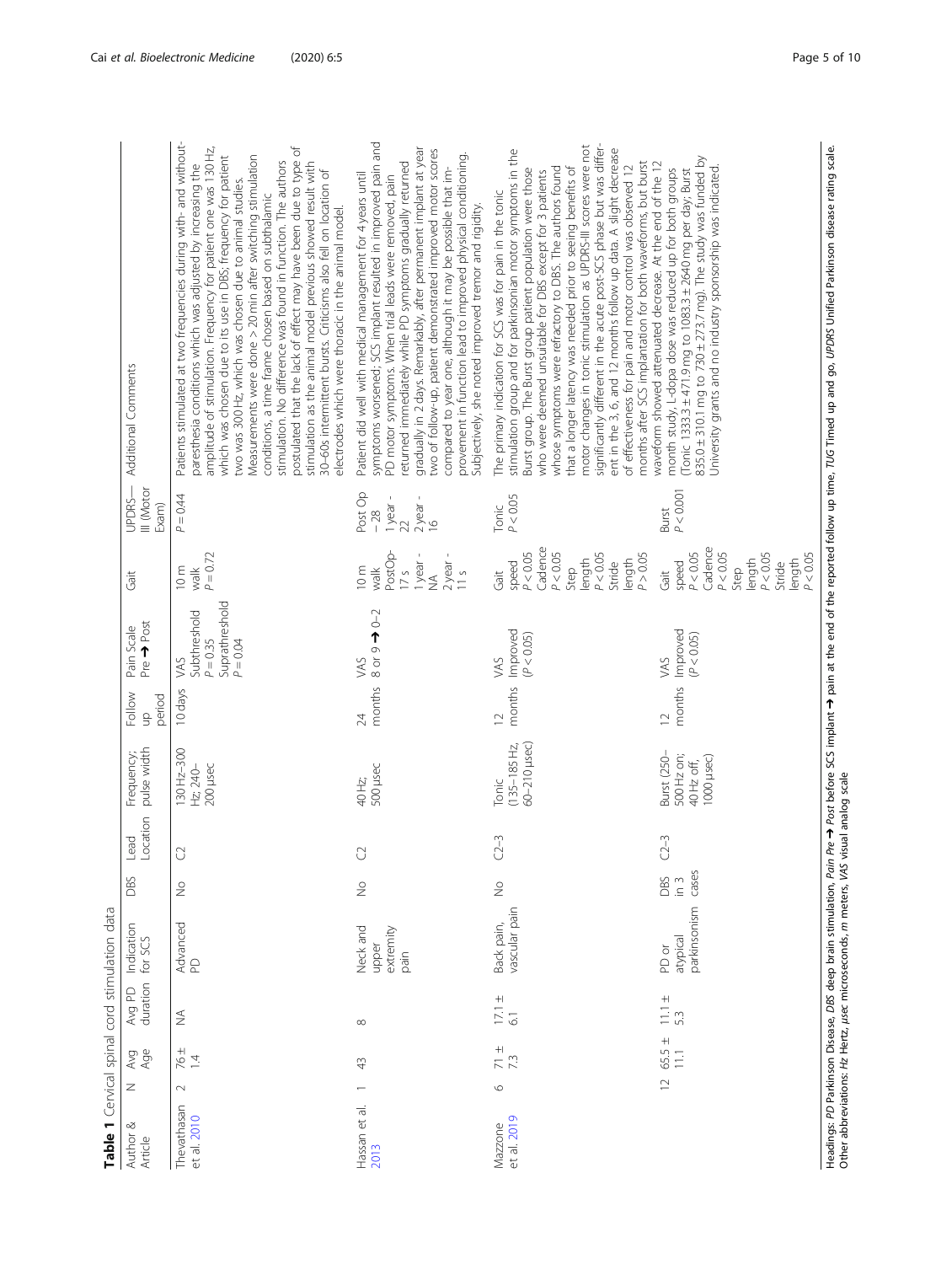<span id="page-5-0"></span>

| Author &<br>Article                 | z              | Avge<br>Age              | Avg PD<br>duration           | Indication<br>for SCS                            | DBS                  | Location<br>Lead | pulse width<br>Frequency;                                                    | Follow<br>period<br>$\frac{\Omega}{\Omega}$ | Pre<br>Pre<br>Post<br>Pain Scale                        | Gait                                                                                                               | III (Motor<br>UPDRS-<br>Exam)                                           | Additional Comments                                                                                                                                                                                                                                                                                                                                                                                                                                                                                                                                                                                                                                                            |
|-------------------------------------|----------------|--------------------------|------------------------------|--------------------------------------------------|----------------------|------------------|------------------------------------------------------------------------------|---------------------------------------------|---------------------------------------------------------|--------------------------------------------------------------------------------------------------------------------|-------------------------------------------------------------------------|--------------------------------------------------------------------------------------------------------------------------------------------------------------------------------------------------------------------------------------------------------------------------------------------------------------------------------------------------------------------------------------------------------------------------------------------------------------------------------------------------------------------------------------------------------------------------------------------------------------------------------------------------------------------------------|
| et al. 2012<br>Fénelon              |                | $\overline{z}$           | $\sqrt{2}$                   | FBSS                                             | $\frac{1}{2}$        | $\circ$<br>$-61$ | 100-130 Hz<br>410 µsec                                                       | months<br>29                                | $10.1 + 0.0$<br>$1.9 \pm 0.2$<br>VAS off<br>drug        | $29.3 \pm 2.3 s$<br>and back.<br>$\rightarrow$ 23.0 $\pm$<br>7 m walk<br>Off drug<br>6.35                          | $56.7 \pm 3.3$<br>$729.7 \pm$<br>Off drug<br>2.5                        | or off for 30-60 min and the reported number is the average of<br>All 4 examinations were performed while SCS was switched on<br>the 4 examinations. Surface EMG showed amplitude reduction<br>but no change in tremor frequency or pattern.                                                                                                                                                                                                                                                                                                                                                                                                                                   |
| Agari and<br>Date 2012              | $\frac{15}{2}$ | $frac{1}{63-79}$<br>71.1 | $^{(range)}_{7-39)}$<br>17.2 | Low back<br>extremity<br>and/or<br>lower<br>pain | cases<br>L 91<br>S80 | $\sim$<br>$T7-1$ | 210-330 µsec<br>$5 - 20$ Hz,                                                 | months<br>$\overline{C}$                    | 2.3 (range<br>8.9 (range<br>$78-10$<br>$0 - 3.3$<br>VAS | I0 m walk<br>1 year $P <$<br>year P<br>3 mo $P <$<br>3 mo $P <$<br>0.05<br>PUG<br>0.01<br>$\overline{0}$ .<br>0.05 | 1 year $P$ ><br>3 month<br>$P < 0.05$<br>0.05                           | performance was significantly improved at 3 months but not at<br>with 7 patients having DBS. Follow-up was 1 year and patients<br>showed significant improvement in pain level and gait. Motor<br>Large series of 15 patients with advanced Parkinson's disease<br>I year per UDPRS-III.                                                                                                                                                                                                                                                                                                                                                                                       |
| Nakajima<br>Nishioka<br>2015<br>and | $\sim$         | 74.3 $\pm$<br>67         | $9.3 \pm 4.0$                | Back Pain &<br>eg pain                           | $\frac{1}{2}$        | $\overline{18}$  | 420-450 µsec<br>5-65 Hz                                                      | months<br>$\approx$                         | $87 + 15$<br>$3.7 \pm 0.6$<br>$P = 0.04$<br>VAS         | None                                                                                                               | $37.0 \pm 5.3$<br>$+24.7±$<br>$P = 0.03$<br>5.8                         | on UPDRS). Mental status did not significantly improve per MMSE<br>pain and PD symptoms such as rigidity and tremor (scores based<br>At 1 year follow up, SCS led to amelioration of chronic refractory<br>$(p = 0.19)$ , and gait was not examined.                                                                                                                                                                                                                                                                                                                                                                                                                           |
| et al. 2018<br>Kobayashi            |                | 74 M                     | $\sim$                       | Back Pain                                        | $\frac{1}{2}$        | $T6 - 8$         | 40 Hz with five<br>spikes of 500<br>1000 µsec<br>Hz burst;<br><b>BurstDR</b> | weeks<br>$\sim$                             | 47 → 18<br>SF-MPQ                                       | None                                                                                                               | $20$ to $6$                                                             | mechanism of BurstDR in both the lateral discriminatory pain sys-<br>showed improvement of low back pain and parkinsonism as well<br>as mental health measured by Short-Form 36 (SF36 27.7 pre-SCS<br>tem and the medial affective pain experience. Author described<br>to 49.1 post-SCS), which was postulated to be related to the<br>BurstDR improved LBP, gait, and stooping posture. Patient<br>no financial disclosures.                                                                                                                                                                                                                                                 |
| et al. 2018<br>Samotus              | 5              | $71.2 \pm$<br>98         | $14 \pm 3.7$                 | Parkinson<br>Disease                             | $\frac{1}{2}$        | $T8 - 10$        | 300-400 µsec<br>30-130 Hz,                                                   | months<br>9                                 | $\widetilde{\geq}$                                      | sit-to-stand<br>$P = 0.04$<br>P > 0.16<br>$P = 0.05$<br>velocity<br>length<br>Mean<br>stride<br>Step               | $\frac{1}{2}$<br>$\frac{4}{4}$<br>$32 \pm 11.7$<br>$(P = 0.02)$<br>10.8 | that setting combinations of 300-400 µs/30-130 Hz provided gait<br>not noted. Spinal cord stimulation combinations (200-500 µs/30-<br>mprovements, the mean number of freezing-of-gait episodes re-<br>30 Hz) at suprathreshold intensity were tested and it was found<br>reduction of daily levodopa by 115 mg by 6 months due to dys-<br>months post-SCS. Three of the 5 patients also required a mean<br>Patients with freezing of gait underwent SCS for PD; pain state<br>kinesias which were presumed to be due to dopamine excess.<br>duced significantly from $14.8 \pm 15.4$ pre-SCS to $0.2 \pm 1.7$ at 6<br>mprovements. In addition to step length and motor score |
|                                     |                |                          |                              |                                                  |                      |                  |                                                                              |                                             |                                                         |                                                                                                                    |                                                                         | Headings: PD Parkinson Disease, DBS deep brain stimulation, Pain of the 1901 of the inglant $\rightarrow$ Post before SCS implant $\rightarrow$ Post before SCS implant $\rightarrow$ Papian of the reported follow up time, TUG Timed up and go, UPDRS U<br>Other abbreviations: Hz Hertz, usec microseconds, m meters, VAS visual analog scale, SF-MPQ short form McGill Pain Questionnaire, SF36 short form 36 for quality of life, MMSE mini-mental status exam                                                                                                                                                                                                            |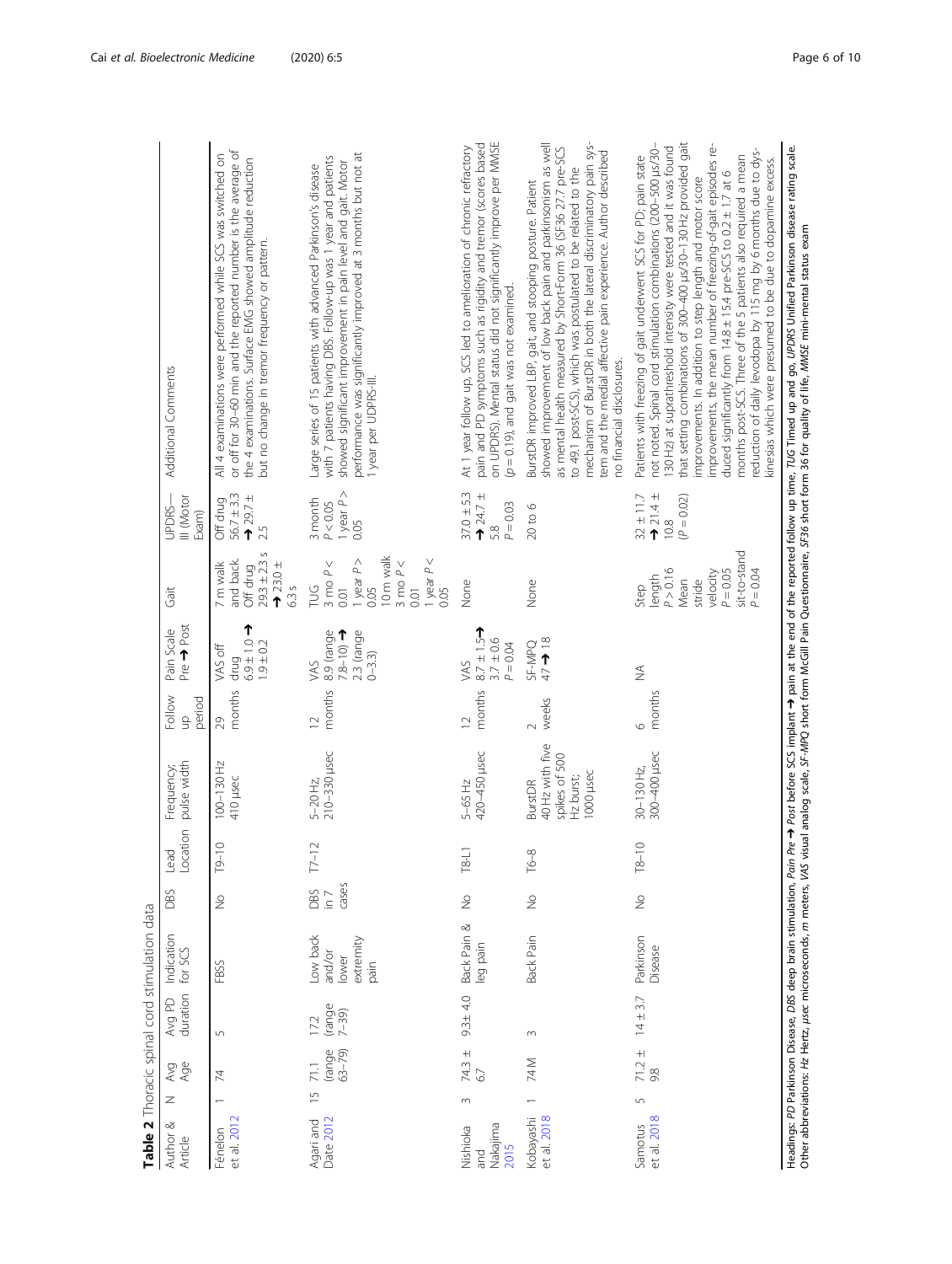| ¢                                                            |
|--------------------------------------------------------------|
| i                                                            |
| j<br>١                                                       |
| Ş                                                            |
| $\ddot{\phantom{a}}$<br>l<br>j<br>Ï                          |
| $\overline{\phantom{a}}$<br>Ż<br>š                           |
| )<br>)<br>)<br>I<br>5<br>٦<br>I                              |
| $\frac{1}{2}$<br>$\frac{1}{2}$                               |
| )<br>S<br>J<br>j<br>i                                        |
| $\overline{C}$ $\overline{C}$                                |
| J<br>-<br>$\lambda$                                          |
| י<br>ג<br>Ì                                                  |
| :<br>ś                                                       |
| $m + c$                                                      |
| ā<br>ו+רמ מו ה+ר                                             |
|                                                              |
| )<br>S<br>j<br>Ĩ                                             |
| $\mathbf{r}$                                                 |
| ֖֖֖֖֖֖֖֧ׅ֖֪֪֪ׅ֖֧֧֪֪֪֪֪֪֪֪֪֪֧֚֚֚֚֚֚֚֚֚֚֚֚֚֚֚֚֚֚֚֚֚֚֬֝֝֝֝֓֝֓֞֝ |
| $-1$<br>I                                                    |
| 5<br>Ĭ                                                       |
| C<br>١<br>j<br>j                                             |
| המומי המו<br>$\frac{1}{2}$<br>٦                              |
|                                                              |
| ĵ<br>$\overline{ }$<br>í                                     |
| ļ<br>$\overline{ }$                                          |
| $\overline{\mathcal{S}}$                                     |
|                                                              |
| able 3                                                       |
| ŀ                                                            |

<span id="page-6-0"></span>

| Additional Comments               | significant improvement in pain level and gait. Motor performance<br>Large series of 15 patients with advanced Parkinson's disease with<br>only the DBS patients. Follow-up was 1 year and patients showed<br>7 patients having DBS. No subgroup analysis was performed for<br>was significantly improved at 3 months but not at 1 year per<br>UDPRS-III. | Patient with DBS demonstrated improved walking speed after SCS<br>degree of assistance necessary to ambulate prior to stimulation.<br>and did not need assistance to walk, although it is unclear the<br>surgery. Subjective evaluation of quality of life (EQ-VAS) also<br>JPDRS III on versus off condition was unchanged after SCS<br>mproved 60%. | paresthesia, blinded experience where SCS was randomly delivered<br>normal DBS settings during the study. To deter placebo effect of<br>at either 60 or 300 Hz; despite similar paresthesia, gate improve-<br>ment was only documented with SCS was delivered at 300 Hz.<br>apparent loss of benefit over time. Patients were kept on their<br>open label design and patient reported stimulation-induced<br>Improvement in locomotion occurred within minutes after<br>stimulation onset and lasted for duration of study with no | cabergoline, and deep brain stimulation underwent SCS for painful<br>commencing DBS, camptocormia had disappeared completely but<br>of daily living) significantly improved from 25 pre-SCS to 12 at day<br>29. Camptocormia was also noted to improve as measured by an-<br>although UPDRS-III did not change, UDPRS-II (based on activities<br>Patient who had previously done well with carbidopa/levodopa,<br>prompted SCS for pain. After SCS implant, TUG improved, and<br>then reappeared at 2 years after commencing DBS which<br>camptocormia with Pisa. It was noted that 1 year after<br>gles of forward flexion from the vertical axis. | authors found differences motor scores, gait, and pain in the post-<br>Pre → Post before SCS implant → pain at the end of the reported follow up time, TUG Timed up and go, UPDRS Unified Parkinson disease rating scale.<br>See Table 1 for additional group of non-DBS patients. There were<br>implant acute, 3, 6, and 12 months follow up data. Overall in the<br>subgroup analysis was performed for only the DBS patients. The<br>3 patients refractory to DBS who received Burst stimulation. No<br>Burst group, L-dopa therapy was reduced 835.0 ± 310.1 mg to<br>730 ± 273.7 mg per day. |                                                                                                                  |
|-----------------------------------|-----------------------------------------------------------------------------------------------------------------------------------------------------------------------------------------------------------------------------------------------------------------------------------------------------------------------------------------------------------|-------------------------------------------------------------------------------------------------------------------------------------------------------------------------------------------------------------------------------------------------------------------------------------------------------------------------------------------------------|------------------------------------------------------------------------------------------------------------------------------------------------------------------------------------------------------------------------------------------------------------------------------------------------------------------------------------------------------------------------------------------------------------------------------------------------------------------------------------------------------------------------------------|-----------------------------------------------------------------------------------------------------------------------------------------------------------------------------------------------------------------------------------------------------------------------------------------------------------------------------------------------------------------------------------------------------------------------------------------------------------------------------------------------------------------------------------------------------------------------------------------------------------------------------------------------------|---------------------------------------------------------------------------------------------------------------------------------------------------------------------------------------------------------------------------------------------------------------------------------------------------------------------------------------------------------------------------------------------------------------------------------------------------------------------------------------------------------------------------------------------------------------------------------------------------|------------------------------------------------------------------------------------------------------------------|
| III (Motor<br>UPDRS-<br>Exam)     | 3 month<br>P < 0.05<br>change<br>1year<br>$\overline{c}$                                                                                                                                                                                                                                                                                                  | change<br>$\frac{1}{2}$                                                                                                                                                                                                                                                                                                                               | $P = 0.03$                                                                                                                                                                                                                                                                                                                                                                                                                                                                                                                         | change<br>$\frac{1}{2}$                                                                                                                                                                                                                                                                                                                                                                                                                                                                                                                                                                                                                             | P < 0.001<br>Burst                                                                                                                                                                                                                                                                                                                                                                                                                                                                                                                                                                                |                                                                                                                  |
| Gait                              | 10 <sub>m</sub> walk<br>1 year $P <$<br>1 year $P$ ><br>3 mo $P <$<br>$\rho$ $\prec$<br>$3 \text{ mo}$<br>0.05<br>PUS<br>0.01<br>0.01<br>0.05                                                                                                                                                                                                             | Time to 20<br>Decreased<br>m walk<br>20%                                                                                                                                                                                                                                                                                                              | Steps in 20<br>20 m walk:<br>$P = 0.009$<br>TUG: $P =$<br>$P = 0.02$<br>m walk:<br>0.006                                                                                                                                                                                                                                                                                                                                                                                                                                           | Pre 15s<br>Post 7 s<br>PUG                                                                                                                                                                                                                                                                                                                                                                                                                                                                                                                                                                                                                          | Step length<br>Gait speed<br>length $P <$<br>Cadence<br>P < 0.05<br>P < 0.05<br>P < 0.05<br>Stride<br>0.05                                                                                                                                                                                                                                                                                                                                                                                                                                                                                        |                                                                                                                  |
| Pre <> Post<br>Pain Scale         | 8.9 (range<br>$7.8 - 10$<br>2.3 (range<br>$0 - 3.3$<br>VAS                                                                                                                                                                                                                                                                                                | up to 70%<br>Improved<br>VAS                                                                                                                                                                                                                                                                                                                          |                                                                                                                                                                                                                                                                                                                                                                                                                                                                                                                                    | (post op day<br>$\frac{1}{2}$<br>VAS<br>$\Rightarrow$                                                                                                                                                                                                                                                                                                                                                                                                                                                                                                                                                                                               | Improved<br>(P < 0.05)<br>SAV                                                                                                                                                                                                                                                                                                                                                                                                                                                                                                                                                                     |                                                                                                                  |
| Follow<br>period<br>$\frac{1}{2}$ | months<br>$\supseteq$                                                                                                                                                                                                                                                                                                                                     | months<br>$\frac{6}{1}$                                                                                                                                                                                                                                                                                                                               | months<br>$\circ$                                                                                                                                                                                                                                                                                                                                                                                                                                                                                                                  | month                                                                                                                                                                                                                                                                                                                                                                                                                                                                                                                                                                                                                                               | months<br>$\overline{C}$                                                                                                                                                                                                                                                                                                                                                                                                                                                                                                                                                                          |                                                                                                                  |
| pulse width<br>Frequency;         | 210-330 µsec<br>$5 - 20$ Hz,                                                                                                                                                                                                                                                                                                                              | 250 µsec<br>30 Hz,                                                                                                                                                                                                                                                                                                                                    | 90 µsec<br>300 Hz                                                                                                                                                                                                                                                                                                                                                                                                                                                                                                                  | 7 Hz, 450 µsec<br>7 Hz, 250 µsec<br>Program 1:<br>Program 2:                                                                                                                                                                                                                                                                                                                                                                                                                                                                                                                                                                                        | 500 Hz on; 40<br>Burst (250-<br>1000 µsec)<br>Hz off,                                                                                                                                                                                                                                                                                                                                                                                                                                                                                                                                             | <sup>a</sup> Data also seen in Table 1 or Table 2; added to Table 3 in order to be inclusive of all DBS patients |
| Location<br>Lead                  | $T7-12$                                                                                                                                                                                                                                                                                                                                                   | $T9 - 10$                                                                                                                                                                                                                                                                                                                                             | $T2-4$                                                                                                                                                                                                                                                                                                                                                                                                                                                                                                                             | $\stackrel{\infty}{\mathbb{P}}$                                                                                                                                                                                                                                                                                                                                                                                                                                                                                                                                                                                                                     | $C2 - 3$                                                                                                                                                                                                                                                                                                                                                                                                                                                                                                                                                                                          |                                                                                                                  |
| DBS                               | cases<br>DBS<br>$\bar{m}$                                                                                                                                                                                                                                                                                                                                 | <b>DBS</b>                                                                                                                                                                                                                                                                                                                                            | DBS                                                                                                                                                                                                                                                                                                                                                                                                                                                                                                                                | <b>DBS</b>                                                                                                                                                                                                                                                                                                                                                                                                                                                                                                                                                                                                                                          | cases<br>DBS<br>$\sum_{i=1}^{n}$                                                                                                                                                                                                                                                                                                                                                                                                                                                                                                                                                                  |                                                                                                                  |
| Indication<br>duration for SCS    | and/or lower<br>Low back<br>extremity<br>pain                                                                                                                                                                                                                                                                                                             | Leg pain                                                                                                                                                                                                                                                                                                                                              | Advanced<br>PD                                                                                                                                                                                                                                                                                                                                                                                                                                                                                                                     | Back pain                                                                                                                                                                                                                                                                                                                                                                                                                                                                                                                                                                                                                                           | Headings: PD Parkinson Disease, DBS deep brain stimulation, Pain<br>parkinsonism<br>atypical<br>PD or                                                                                                                                                                                                                                                                                                                                                                                                                                                                                             | Other abbreviations: Hz Hertz, usec microseconds, m meters, VAS visual analog scale                              |
| Avg PD                            | (range<br>$7 - 39$<br>17.2                                                                                                                                                                                                                                                                                                                                | $\infty$                                                                                                                                                                                                                                                                                                                                              | $21.25 \pm 10.18$                                                                                                                                                                                                                                                                                                                                                                                                                                                                                                                  | $\overline{1}$                                                                                                                                                                                                                                                                                                                                                                                                                                                                                                                                                                                                                                      | $11.1 \pm 5.3$<br>$\overline{111}$                                                                                                                                                                                                                                                                                                                                                                                                                                                                                                                                                                |                                                                                                                  |
| Avge<br>Age                       | $63 - 79$<br>(range<br>71.1                                                                                                                                                                                                                                                                                                                               | 59                                                                                                                                                                                                                                                                                                                                                    | 64.25 ±<br>5.91                                                                                                                                                                                                                                                                                                                                                                                                                                                                                                                    | 59                                                                                                                                                                                                                                                                                                                                                                                                                                                                                                                                                                                                                                                  | 65.5 $\pm$<br>$\frac{1}{1}$                                                                                                                                                                                                                                                                                                                                                                                                                                                                                                                                                                       |                                                                                                                  |
| Z                                 | $\overline{5}$                                                                                                                                                                                                                                                                                                                                            |                                                                                                                                                                                                                                                                                                                                                       | 4                                                                                                                                                                                                                                                                                                                                                                                                                                                                                                                                  |                                                                                                                                                                                                                                                                                                                                                                                                                                                                                                                                                                                                                                                     | $\supseteq$                                                                                                                                                                                                                                                                                                                                                                                                                                                                                                                                                                                       |                                                                                                                  |
| Author &<br>Article               | and Date<br>$2012^a$<br>Agari                                                                                                                                                                                                                                                                                                                             | Landi<br>et al.<br>2013                                                                                                                                                                                                                                                                                                                               | Pinto de<br>Souza<br>et al.<br>2017                                                                                                                                                                                                                                                                                                                                                                                                                                                                                                | Akiyama<br>et al.<br>2017                                                                                                                                                                                                                                                                                                                                                                                                                                                                                                                                                                                                                           | Mazzone<br>2019 <sup>a</sup><br>et al.                                                                                                                                                                                                                                                                                                                                                                                                                                                                                                                                                            |                                                                                                                  |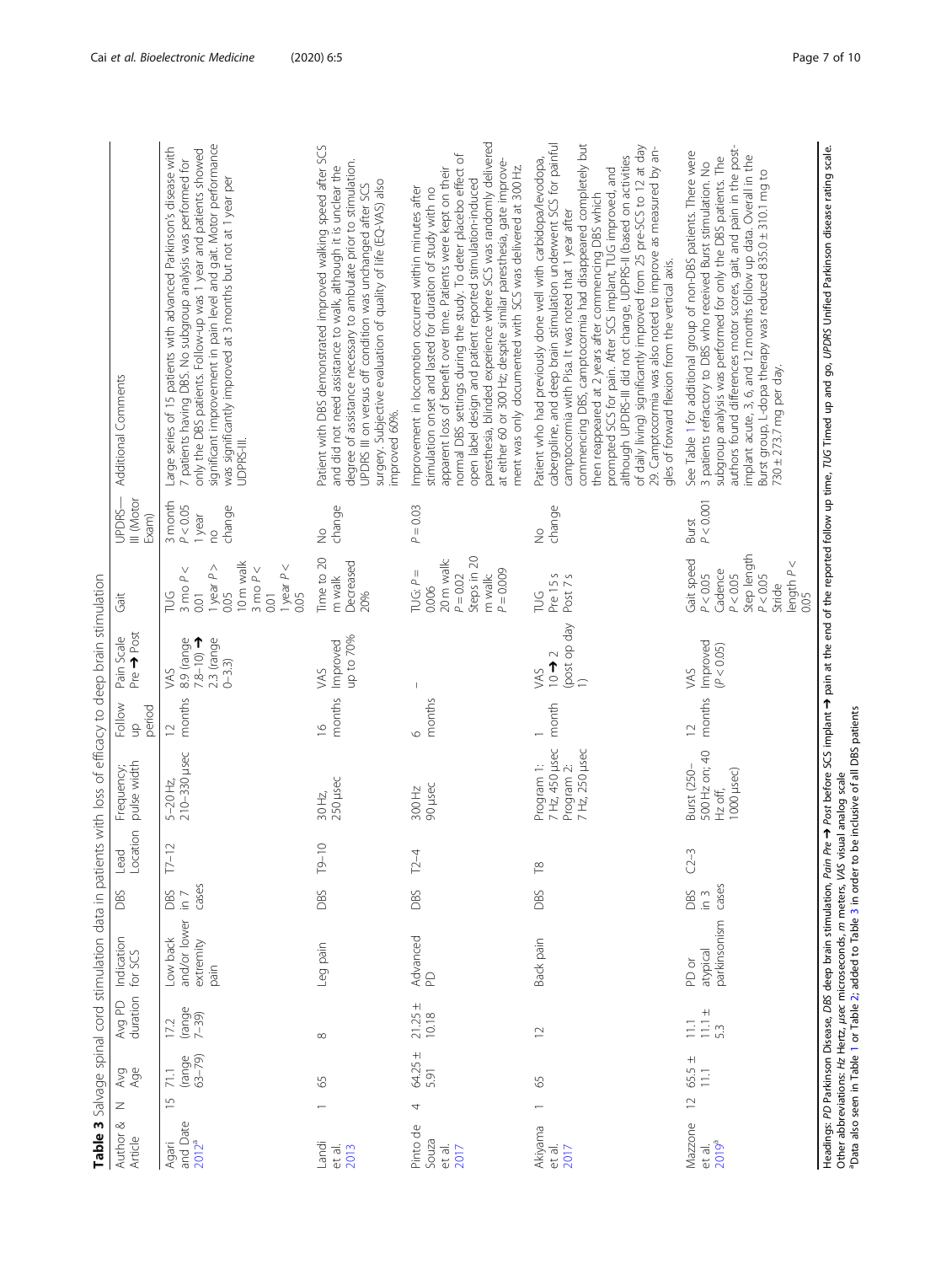significantly improved at 3 months but not at 1 year per UDPRS-III (Agari and Date [2012\)](#page-8-0).

#### SCS as salvage for failed DBS therapy (Table [3\)](#page-6-0)

It is also interesting that patients who initially do well with deep brain stimulation for PD and have decreased efficacy of the DBS over the years do well with SCS posing an important use of spinal cord stimulation as possible salvage therapy for failed DBS (Agari and Date [2012](#page-8-0)). Landi et al. reported a 65 year old female with previous DBS who received paddle leads at T9–10 for lower extremity pain showed improvement in both pain and gait (Landi et al. [2013](#page-8-0)). Her time to cover a length of 20 m decreased 20% during stimulation. UPDRS III was unchanged after SCS paddle placement. Subjective evaluation of quality of life (EQ-VAS) improved 60%. Similarly, 65-year-old who had previously done well with carbidopa/levodopa, cabergoline, and deep brain stimulation underwent SCS for painful camptocormia, an anterior flexion of the thoracolumbar spine that exists while upright but disappears in the supine position. It was noted that 1 year after commencing DBS, camptocormia had disappeared completely but then reappeared at 62 years of age which prompted SCS for pain (Akiyama et al. [2017](#page-8-0)). After SCS implant, motor function improved in terms of TUG which was 15 s pre-SCS and 7 s post-SCS at day 29. UPDRS-III did not change but it was noted that UPDRS-II (ADL based) significantly improved from 25 pre-SCS to 10 post-SCS at day 11 and a score of 12 at day 29. Camptocormia was also noted to improve. In a case series of 4 PD patients with DBS to the STN, paddle leads at T2–4 lead to improvement in TUG, 20 min walk, UPDRS-III and PDQ39. In this study, locomotion and gait were recorded at baseline, as well as 1, 3, and 6 months after SCS at both 60 Hz and 300 Hz and with normal use of their DBS. Improvement occurred within minutes after stimulation onset and lasted for 6 months. Gait improvement was only documented with SCS was delivered at 300 Hz. At 6 months, TUG scores improved by  $63\%$  ( $P = 0.006$ ) while the 20 m walk time was reduced by 58% and number of steps reduced by  $65.7\%$  ( $P = 0.05$  and 0.009, respectively). Stride length increased by 170% ( $p = 0.01$ ). PDQ39 improved by 44.7% (from 58 to 32,  $p = 0.002$ ), UPDRS III was  $36.3\%$  at 6 months (15,  $P = 0.034$ ) (Pinto de Souza et al. [2017\)](#page-8-0).

## Conclusion

Motor symptoms and pain in PD can impact quality of life, and lead to disability as well as mortality. Current management includes dopamine therapy and DBS each with its own challenges and decreased efficacy with prolonged use. However, in recent years, it has been demonstrated that SCS for PD can be used as both a singular bioelectric therapy and salvage therapy after loss of efficacy of DBS, although the mechanisms remain shrouded in mystery. It may be possible that electrical stimulation of spinal cord sends signals to basal ganglia circuits which then in turn increases release of stored dopamine similar to DBS in pigs (Shon et al. [2010](#page-8-0)). There may also be a neuroprotective component achieved by electrical stimulation that delays progression of dopaminergic neuron loss in the brain. It is also of note that in combination with SCS, a decreased dose of L- DOPA was enough to produce equivalent locomotion to L-dopa alone in the rat model. A better understanding of how to optimally combine dopamine replacement therapy and electrical stimulation will be a very important future goal in order to develop better strategies to alleviate motor symptoms in PD.

As previously mentioned, the study by Thevathasan et al. showed that SCS failed to relieve akinesia or restore locomotion in PD when leads were placed in the high cervical position, while a recent case report by Fenelon et al. showed SCS was able to improve abnormal posture and gait disorders when the leads were placed at the T9-T10 level (Fénelon et al. [2012](#page-8-0)). This variability in data has led to a demand for more studies to definitively conclude if SCS has an improved role compared to DBS in PD patients, and if these modes of neuromodulation could perhaps act synergistically. There remains a paucity of data on the potential synergistic effects of SCS and DBS in PD patients with regards to improvements in gait and postural instability. Certainly, the neuroanatomy of gait function involves all levels of the nervous system, and it can be difficult to pinpoint which single specific area would benefit most from stimulation to improve gait function. The synergistic effects of SCS and DBS offer a neuromodulatory approach capable of stimulating multiple complementary neuronal areas in gait and postural function and optimizing transmission in spinal locomotor tracts.

Different stimulation patterns and frequencies have been considered when determining efficacy. In the Mazzone et al. study that compared tonic stimulation versus burst stimulation in the high cervical region (C1–2 or C2–3), patients programmed with the burst mode of stimulation showed faster onset of motor improvement as well as required fewer adjustments to programming in a 3-month period. More research is needed to determine maximum efficacy at specific spinal levels as well as mode of stimulation. There is one clinical trial listed in [www.clinicaltrials.gov](http://www.clinicaltrials.gov) for a future study on the effects of SCS on freezing of gait in patients with PD (NCT03526991).

Acknowledgements

Not Applicable.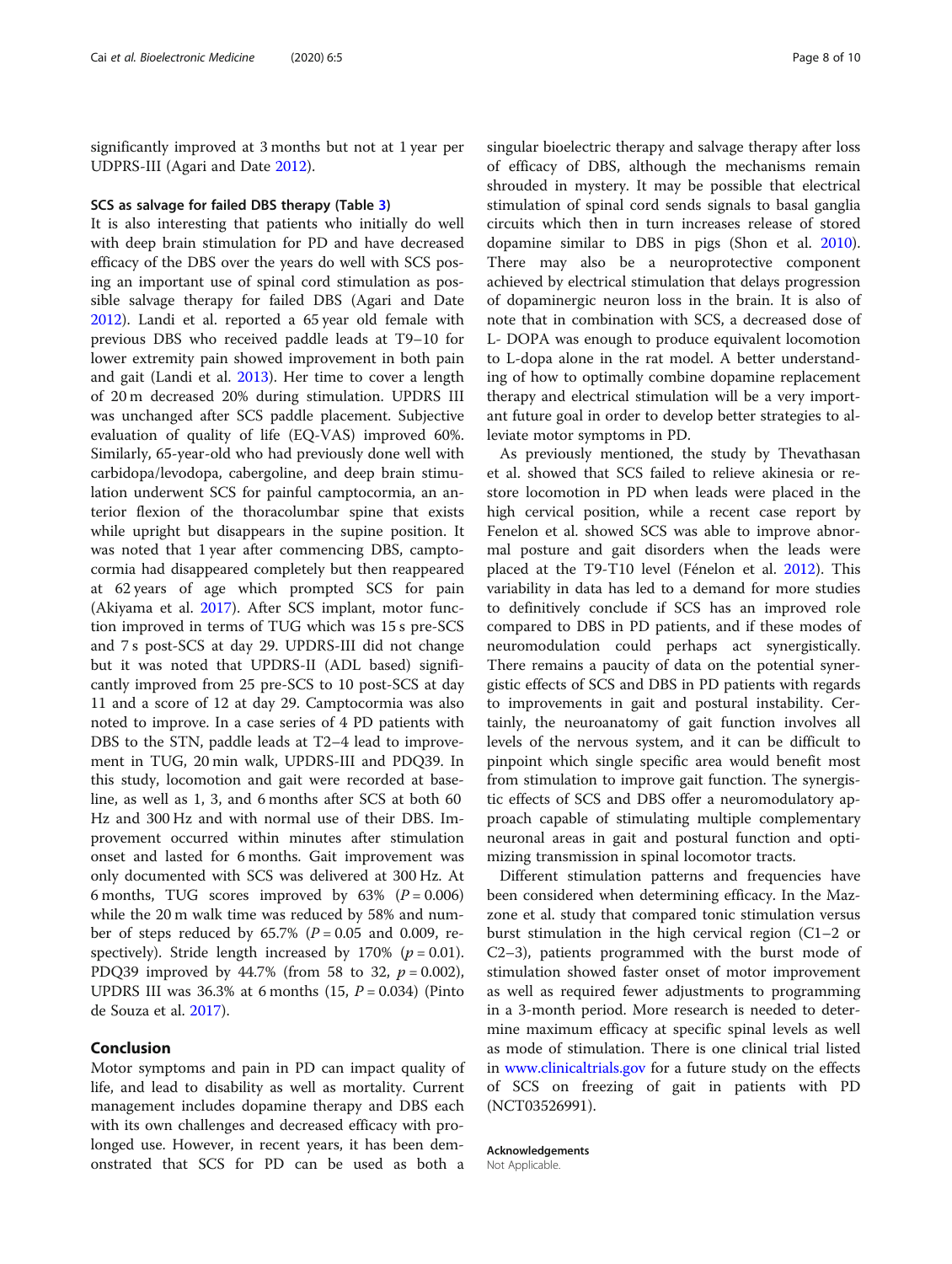#### <span id="page-8-0"></span>Authors' contributions

All authors were involved in the development, writing, and analysis of this manuscript. The authors read and approved the final manuscript.

#### Funding

The authors declare no financial support with regards to this body of work.

#### Availability of data and materials

Not applicable. If your manuscript does not contain any data, please state not applicable in this section.

#### Competing interests

Dr. Chakravarthy is a consultant to Abbott, Bioness, Medtronic, Nalu Medical, Saluda Medical. He has stock options in Nalu Medical. He is founder of Newrom Biomedical. There are no other reported conflicts of interest for this body of work from the other authors.

#### Author details

<sup>1</sup>Department of Anesthesiology and Pain Medicine, University of California San Diego Health Sciences, La Jolla, CA, USA. <sup>2</sup>Department of Anesthesiology, Perioperative and Pain Medicine, University of Calgary, Calgary, AB, Canada. <sup>3</sup>VA San Diego Healthcare System, San Diego, CA, USA.

# Received: 8 January 2020 Accepted: 25 February 2020 Published online: 16 March 2020

#### References

- Agari T, Date I. Spinal cord stimulation for the treatment of abnormal posture and gait disorder in patients with Parkinson's disease. Neurol Med Chir (Tokyo). 2012;52(7):470–4. <https://doi.org/10.2176/nmc.52.470>.
- Akiyama H, Nukui S, Akamatu M, Hasegawa Y, Nishikido O, Inoue S. Effectiveness of spinal cord stimulation for painful camptocormia with Pisa syndrome in Parkinson's disease: A case report. BMC Neurol. 2017;17(1). [https://doi.org/10.](https://doi.org/10.1186/s12883-017-0926-y) [1186/s12883-017-0926-y.](https://doi.org/10.1186/s12883-017-0926-y)
- Breen DP, Rohani M, Moro E, et al. Functional movement disorders arising after successful deep brain stimulation. Neurology. 2018;90(20):931–2. [https://doi.](https://doi.org/10.1212/WNL.0000000000005530) [org/10.1212/WNL.0000000000005530](https://doi.org/10.1212/WNL.0000000000005530).
- Caylor J, Reddy R, Yin S, et al. Spinal cord stimulation in chronic pain: evidence and theory for mechanisms of action. Bioelectron Med. 2019;5(1). [https://doi.](https://doi.org/10.1186/s42234-019-0023-1) [org/10.1186/s42234-019-0023-1](https://doi.org/10.1186/s42234-019-0023-1).
- Courtine G, Gerasimenko Y, Van Den Brand R, et al. Transformation of nonfunctional spinal circuits into functional states after the loss of brain input. Nat Neurosci. 2009;12(10):1333–42. <https://doi.org/10.1038/nn.2401>.
- Davie CA. A review of Parkinson's disease. Br Med Bull. 2008;86(1):109–27. [https://](https://doi.org/10.1093/bmb/ldn013) [doi.org/10.1093/bmb/ldn013.](https://doi.org/10.1093/bmb/ldn013)
- Fénelon G, Goujon C, Gurruchaga J-MM, et al. Spinal cord stimulation for chronic pain improved motor function in a patient with Parkinson's disease. Parkinsonism Relat Disord. 2012;18(2):213–4. [https://doi.org/10.1016/j.](https://doi.org/10.1016/j.parkreldis.2011.07.015) [parkreldis.2011.07.015](https://doi.org/10.1016/j.parkreldis.2011.07.015).
- Forsaa EB, Larsen JP, Wentzel-Larsen T, Alves G. What predicts mortality in Parkinson disease?: a prospective population-based long-term study. Neurology. 2010;75(14):1270–6. [https://doi.org/10.1212/WNL.](https://doi.org/10.1212/WNL.0b013e3181f61311) [0b013e3181f61311](https://doi.org/10.1212/WNL.0b013e3181f61311).
- Fuentes R, Petersson P, Nicolelis MAL. Restoration of locomotive function in Parkinson's disease by spinal cord stimulation: mechanistic approach. Eur J Neurosci. 2010;32(7):1100–8. <https://doi.org/10.1111/j.1460-9568.2010.07417.x>.
- Fuentes R, Petersson P, Siesser WB, Caron MG, Nicolelis MALL. Spinal cord stimulation restores locomotion in animal models of Parkinson's disease.
- Science. 2009;323(5921):1578–82. [https://doi.org/10.1126/science.1164901.](https://doi.org/10.1126/science.1164901) Gatev P, Darbin O, Wichmann T. Oscillations in the basal ganglia under normal conditions and in movement disorders. Mov Disord. 2006;21(10):1566–77. <https://doi.org/10.1002/mds.21033>.
- Ha AD, Jankovic J. Pain in Parkinson's disease. Mov Disord. 2012;27(4):485–91. <https://doi.org/10.1002/mds.23959>.
- Hassan S, Amer S, Alwaki A, Elborno A. A patient with Parkinson's disease benefits from spinal cord stimulation. J Clin Neurosci. 2013;20(8):1155–6. <https://doi.org/10.1016/j.jocn.2012.08.018>.
- Jha A, Litvak V, Taulu S, et al. Functional connectivity of the pedunculopontine nucleus and surrounding region in Parkinson's disease. Cereb Cortex. 2017; 27(1):54–67. [https://doi.org/10.1093/cercor/bhw340.](https://doi.org/10.1093/cercor/bhw340)
- Kalia LV, Lang AE. Parkinson's disease. Lancet. 2015;386(9996):896–912. [https://doi.](https://doi.org/10.1016/S0140-6736(14)61393-3) [org/10.1016/S0140-6736\(14\)61393-3.](https://doi.org/10.1016/S0140-6736(14)61393-3)
- Kobayashi R, Kenji S, Taketomi A, Murakami H, Ono K, Otake H. New mode of burst spinal cord stimulation improved mental status as well as motor function in a patient with Parkinson's disease. Park Relat Disord. 2018;57:82–3. [https://doi.org/10.1016/j.parkreldis.2018.07.002.](https://doi.org/10.1016/j.parkreldis.2018.07.002)
- Kühn AA, Kupsch A, Schneider GH, Brown P. Reduction in subthalamic 8-35 Hz oscillatory activity correlates with clinical improvement in Parkinson's disease. Eur J Neurosci. 2006;23(7):1956–60. [https://doi.org/10.1111/j.1460-9568.2006.](https://doi.org/10.1111/j.1460-9568.2006.04717.x) [04717.x](https://doi.org/10.1111/j.1460-9568.2006.04717.x).
- Landi A, Trezza A, Pirillo D, Vimercati A, Antonini A, Pietro SE. Spinal cord stimulation for the treatment of sensory symptoms in advanced Parkinson's disease. Neuromodulation. 2013;16(3):276–9. [https://doi.org/10.1111/ner.](https://doi.org/10.1111/ner.12005) [12005.](https://doi.org/10.1111/ner.12005)
- LeWitt PA, Giladi N, Navon N. Pharmacokinetics and efficacy of a novel formulation of carbidopa-levodopa (accordion pill®) in Parkinson's disease. Park Relat Disord. 2019;65:131–8. [https://doi.org/10.1016/j.parkreldis.2019.05.](https://doi.org/10.1016/j.parkreldis.2019.05.032) [032.](https://doi.org/10.1016/j.parkreldis.2019.05.032)
- Martinez-Martin P. The importance of non-motor disturbances to quality of life in Parkinson's disease. J Neurol Sci. 2011;310:12–6. [https://doi.org/10.1016/j.jns.](https://doi.org/10.1016/j.jns.2011.05.006) [2011.05.006.](https://doi.org/10.1016/j.jns.2011.05.006)
- Mazzone P, Viselli F, Ferraina S, et al. High cervical spinal cord stimulation: A one year follow-up study on motor and non-motor functions in parkinson's disease. Brain Sci. 2019;9(4). <https://doi.org/10.3390/brainsci9040078>.
- Mills-Joseph R, Krishna V, Deogaonkar M, Rezai AR. Deep brain stimulation in Parkinson's disease. Second Edi. United States: Elsevier Ltd; 2019. [https://doi.](https://doi.org/10.1016/B978-0-12-805353-9.00074-7) [org/10.1016/B978-0-12-805353-9.00074-7.](https://doi.org/10.1016/B978-0-12-805353-9.00074-7)
- Morgante L, Morgante F, Moro E, et al. How many parkinsonian patients are suitable candidates for deep brain stimulation of subthalamic nucleus? Results of a questionnaire. Park Relat Disord. 2007;13(8):528–31. [https://doi.](https://doi.org/10.1016/j.parkreldis.2006.12.013) [org/10.1016/j.parkreldis.2006.12.013.](https://doi.org/10.1016/j.parkreldis.2006.12.013)
- Nishioka K, Nakajima M. Beneficial therapeutic effects of spinal cord stimulation in advanced cases of Parkinson's disease with intractable chronic pain: a case series. Neuromodulation. 2015;18(8):751–3. [https://doi.org/10.1111/ner.12315.](https://doi.org/10.1111/ner.12315)
- Okun MS. Deep-brain stimulation for Parkinson's disease. N Engl J Med. 2012; 367(16):1529–38. <https://doi.org/10.1056/NEJMct1208070>.
- Okun MS, Rodriguez RL, Foote KD, et al. A case-based review of troubleshooting deep brain stimulator issues in movement and neuropsychiatric disorders. Park Relat Disord. 2008;14(7):532–8. [https://doi.org/10.1016/j.parkreldis.2008.](https://doi.org/10.1016/j.parkreldis.2008.01.001) [01.001.](https://doi.org/10.1016/j.parkreldis.2008.01.001)
- Okun MS, Tagliati M, Pourfar M, et al. Management of referred deep brain stimulation failures: a retrospective analysis from 2 movement disorders centers. Arch Neurol. 2005;62(8):1250–5. [https://doi.org/10.1001/archneur.62.8.](https://doi.org/10.1001/archneur.62.8.noc40425) [noc40425](https://doi.org/10.1001/archneur.62.8.noc40425).
- Pinto de Souza C, Hamani C, Oliveira Souza C, et al. Spinal cord stimulation improves gait in patients with Parkinson's disease previously treated with deep brain stimulation. Mov Disord. 2017;32(2):278–82. [https://doi.org/10.](https://doi.org/10.1002/mds.26850) [1002/mds.26850](https://doi.org/10.1002/mds.26850).
- Rosin B, Nevet A, Elias S, Rivlin-Etzion M, Israel Z, Bergman H. Physiology and pathophysiology of the basal ganglia-thalamo-cortical networks. Park Relat Disord. 2007;13(SUPPL. 3):437–9. [https://doi.org/10.1016/S1353-](https://doi.org/10.1016/S1353-8020(08)70045-2) [8020\(08\)70045-2](https://doi.org/10.1016/S1353-8020(08)70045-2).
- Samotus O, Parrent A, Jog M. Spinal cord stimulation therapy for gait dysfunction in advanced Parkinson's disease patients. Mov Disord. 2018;33(5):783–92. <https://doi.org/10.1002/mds.27299>.
- Santana MB, Halje P, Simplício H, et al. Spinal cord stimulation alleviates motor deficits in a primate model of parkinson disease. Neuron. 2014;84(4):716–22. <https://doi.org/10.1016/j.neuron.2014.08.061>.
- Shon YM, Lee KH, Goerss SJ, et al. High frequency stimulation of the subthalamic nucleus evokes striatal dopamine release in a large animal model of human DBS neurosurgery. Neurosci Lett. 2010;475(3):136–40. [https://doi.org/10.1016/](https://doi.org/10.1016/j.neulet.2010.03.060) [j.neulet.2010.03.060.](https://doi.org/10.1016/j.neulet.2010.03.060)
- Shulman LM, Gruber-Baldini AL, Anderson KE, et al. The evolution of disability in Parkinson disease. Mov Disord. 2008;23(6):790–6. [https://doi.org/10.1002/mds.](https://doi.org/10.1002/mds.21879) [21879.](https://doi.org/10.1002/mds.21879)
- Silberstein P, Pogosyan A, Kühn AA, et al. Cortico-cortical coupling in Parkinson's disease and its modulation by therapy. Brain. 2005;128(6):1277–91. [https://](https://doi.org/10.1093/brain/awh480) [doi.org/10.1093/brain/awh480](https://doi.org/10.1093/brain/awh480).
- Stefani A, Lozano AM, Peppe A, et al. Bilateral deep brain stimulation of the pedunculopontine and subthalamic nuclei in severe Parkinson's disease. Brain. 2007;130(6):1596–607. <https://doi.org/10.1093/brain/awl346>.